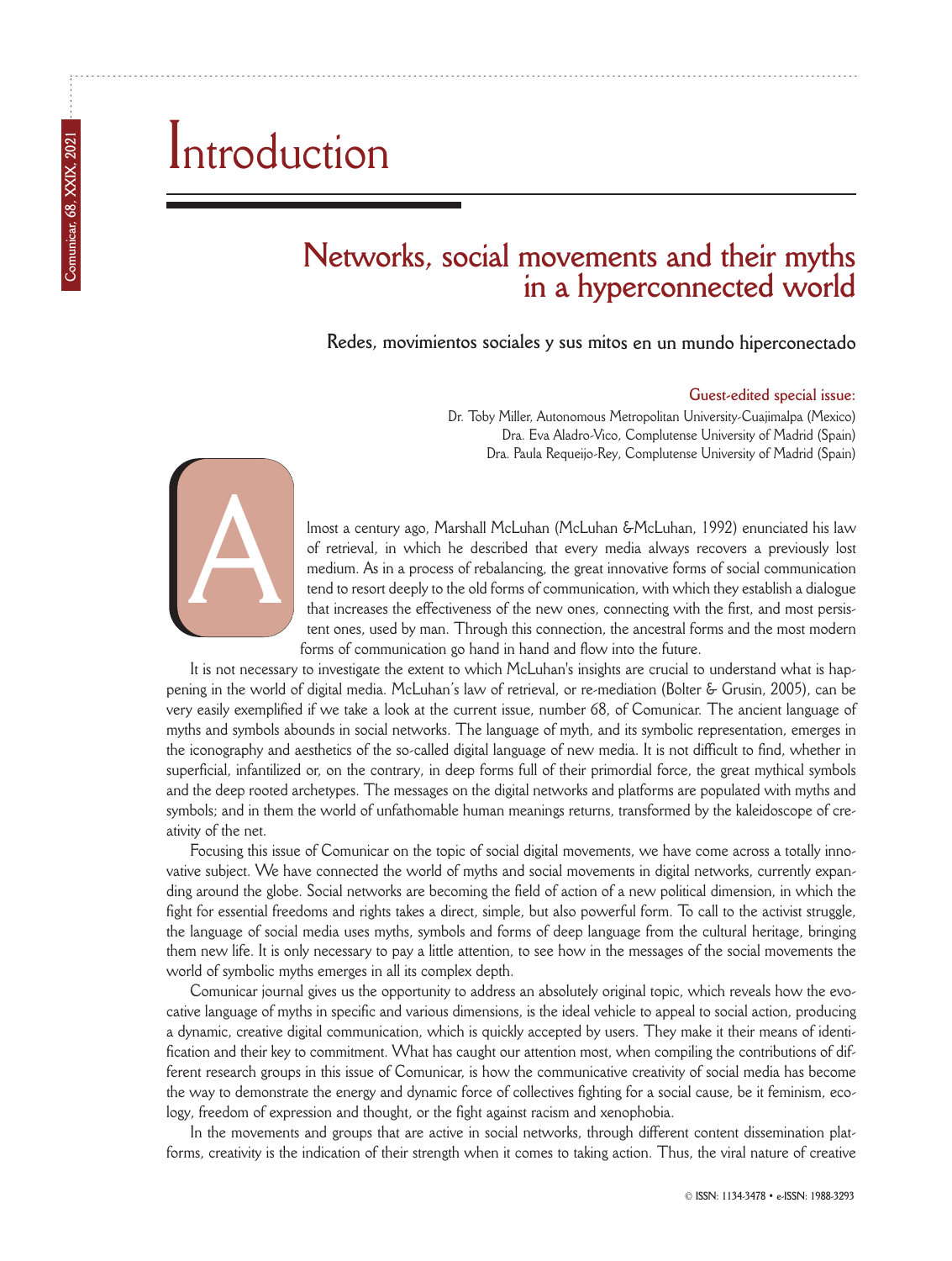# Introduction

forms is the sign of the capacity for action in favor of a universal citizen interest. And when symbols, heroes and myths emerge in recent anti-racist revolts, or in the movement against climate change, evoked in the images, language or messages of these mobilizations, these movements create a force of expression that provides feedback, and that resorts to the universal language of myth. Thus, through the intense development of the Internet social movements' language, social media connect with the citizens, who today are also creators and modifiers of these languages and slogans. In that phenomenon, a new use of myths and symbols is transmitted. Political and social manifestations of the new digital citizens are marked by a collective creativity in



which very deep and fundamental forms of communication appear. This is one of the tremendously interesting features that emerge in this thematic issue. The latest technology and old myths go hand in hand on the web.

The way in which activist user communities on social platforms recognize each other and transmit dynamic energy is through collective expression created by all. There is a communication that is disseminated and transformed by anonymous senders, that goes viral through the self-recognition of a community that produces this brand-new expressive language. This factor is probably completely original and new, because in the collective language that creates new forms, and new subjects for enunciation, activists recognize their ability to change the world. Thus, this recent means of communication joins the ancestral struggle for human emancipation, just as the mass media of yesterday fought for the advancement of democracy and the establishment of civil liberties. Once again, the media are at the origin of the fight for new freedoms. In this case, it is about digital media, and the new freedoms are demanded by collective, anonymous, cooperative individuals.

Myths are reborn and brought back with force in that incessant search for collective communication. They fight for the values of the political, and not for the issues of politics, as in Eric Landowski's recent accurate distinction (Landowski, 2004). The new social world returns to the essential principles of human dignity, related to essential freedoms and the ideal conditions for life on the planet. Far from the agendas of conventional politics, digital social causes also engage young people in political matters that are crucial to them.

One of the most interesting aspects, therefore, lies in the capacity that the digital medium has, generating communities of progressive action, to convene and unite large masses of individuals. Above all the digital medium involves new generations, that show a greater identification with the languages of digital movements. Today's young people from all over the planet manifest a serious disenchantment with the ways of intervening and participating in political structures, and yet they are very active and deeply participatory in the emerging digital social movements that come to liberate aspects of social life still linked with repression, poverty, threat or abuse. It is very interesting that in the liberating impulse manifested by the characteristic languages of digital platforms, deep myths, and archetypes, as those forms of reconciling ourselves with the conditions of our existence, according to the greatest researcher of the myths, are again present. In the deep pedagogy that Campbell (2016) insisted that myths generated, there is a fundamental purpose of inserting the individual into a community: That each individual can try to encompass the deep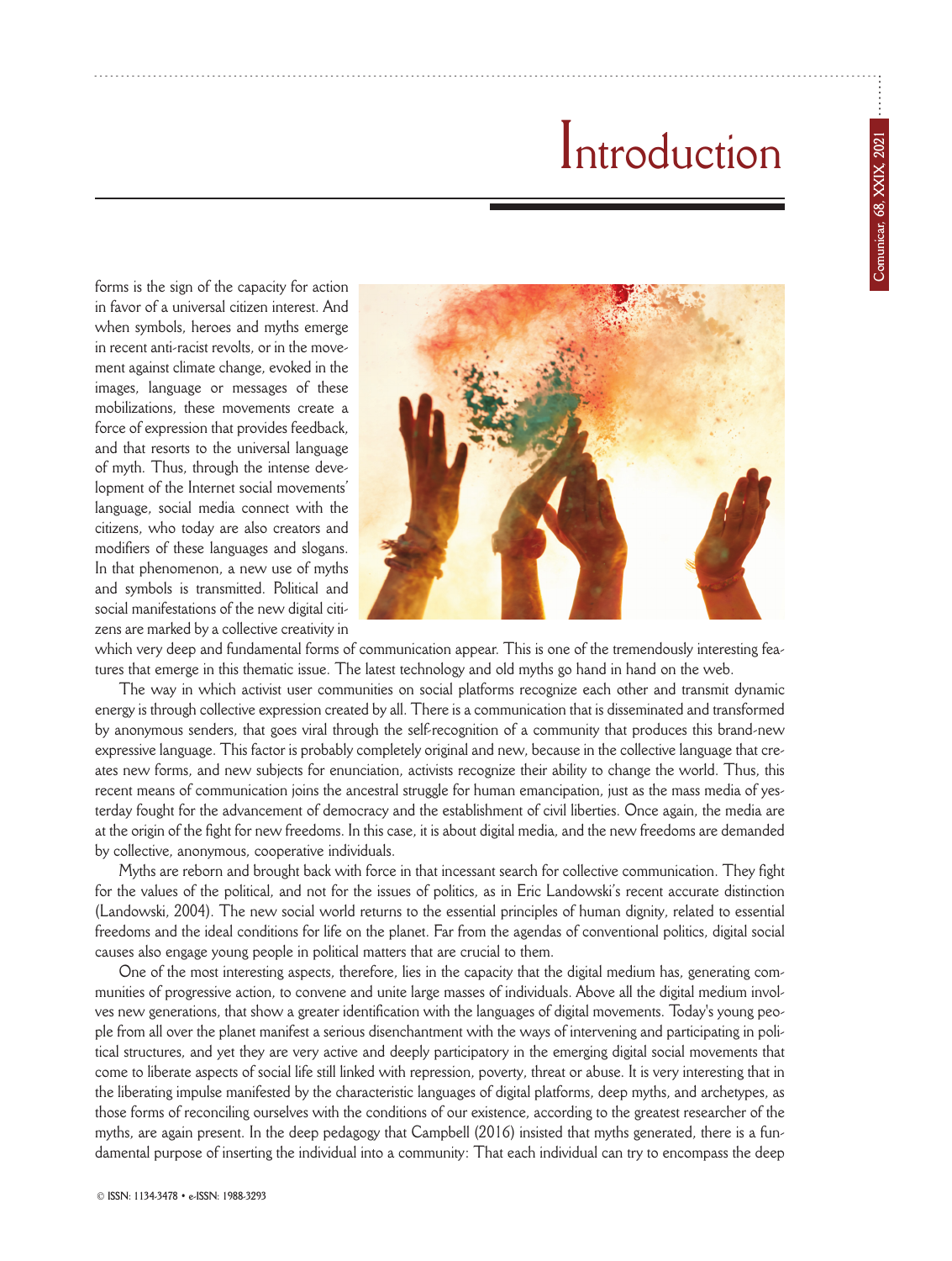abyss of his own existence, integrating himself into a collective. It is logical, therefore, that myths are the ideal vehicle for social movements.

The Internet is being criticized by highly successful analysts who show how, from the 2.0 Web generation and commercial platforms' universe, the drift towards superficiality and the loss of communicative meaning is a fact. The Internet has evolved, in many of its developments, towards a superficial data monetization system, whose sole purpose is to support the platforms and large corporations that work in the gigantic informational commerce system. And yet, as a counterpoint of balance, in the spontaneous demonstrations of citizens who use the networks to give force to activism movements, the net retains its original capacity as a medium, to make citizens feel the free power to change the world, the strength to take the streets to act for common interests and for the future.

As in a process of rebalancing, then, this monographic issue shows us the positive side of social networks. It exposes the liberating functions they have, alternatively to the main use of social media in the globalized commercial system. And those great digital movements with their distinctive languages appear as a testament to the possibilities that networks can unfold.

That is why the investigations that appear in this number 68 of Comunicar transmit a positive energy, manifested through multiple phenomena. We want to describe the contributions that have been selected to give an idea of these original aspects. The article that opens this issue, entitled "The hero and the shadow: Myths in digital social movements", develops a mixed method to analyze the concept of hero present in two freedom of expression movements of great impact, past and present: "Anonymous" and "Je suis Charlie", which stand out for their communicative strength, their digital nature and their international character. Miller, Aladro-Vico and Requeijo-Rey apply the hero's journey model, as defined by Jung and Campbell, to identify the presence of the myth of the shadow and its anonymous, hybrid and dark identity in both movements. They create a wide verbal-visual encyclopedia and a community of meaning. They act as a macro-narrative in which the individual identity nests in social identity, which refers to universal values that allow human beings to transcend, by overcoming their temporal limits.

In the second text, the analysis of the presence of myth in another movement with several centuries of history is essential to understand the current socio-political context: feminism. Through the analysis of the archetypes of characters from 25 feminist Netflix and HBO series, Garrido and Zapsti study the impact of the demands of the "Me Too" and "Time's Up" movements when it comes to promoting gender equality. They find that the female characters in these fictions are more complex and diverse than their predecessors, as they challenge gender stereotypes and expand typical archetypes. The protagonists label some of their experiences as sexual abuse and represent alternative views regarding the construction of female sexual desire and pleasure. They are highly useful texts for coeducation and the development of egalitarian attitudes in young people since their characters invite us to reflect on the functioning of power and oppression.

The third investigation also deals with another essential movement in the political universe of our century: environmentalism. In this case, the object of study is the social media discourses of a person and a movement that, in a sinedcoque, have concentrated the main demands of climate activism today: Greta Thunberg and "Fridays for Future" (FFF). Applying the hero's monomyth, "From global myth to local mobilization: Creation and resonance of the Greta Thunberg framework" provides detail on how the construction of the storytelling of the young activist responds to the stages of the model exposed by Campbell. Díaz-Pérez and Soler-i-Martí discuss how the archetypal journey of the hero is essential to the impact of the figure of Thunberg who, in turn, is responsible for the success of "Fridays for Future" (FFF). This case study, like those that analyze the previous articles of the thematic issue, proves the power of myth when it comes to connecting the individual with the universal. The agenda of the climate movement is personalized in Thunberg, but the construction of her history from the monomyth of the hero and the glocal dynamics of digital social movements decisively influence the international success of climate activism and the impact on its followers.

Next, the fourth contribution develops a panoramic view of the research in the field. It systematically reviews the empirical articles on digital activist movements, using virtual ethnography as a methodology, published by the Spanish sociology journals with the highest impact factor in the last decade. Rodríguez-Suárez, Morán-Neches and Herrero-Olaizola point out that the Internet is an ally of activism, since it allows it to expand the impact of its demands, creates new narratives and transforms the language of the different movements. They note the scarcity of publications on this subject, as well as the growing use of virtual ethnography as a research tool in this field.

Finally, in "The myth in the visual narratives of environmental activism on Instagram", Ardèvol and Martorell identify the mythological structures present in the memes created, published or shared by different eco-influencers.